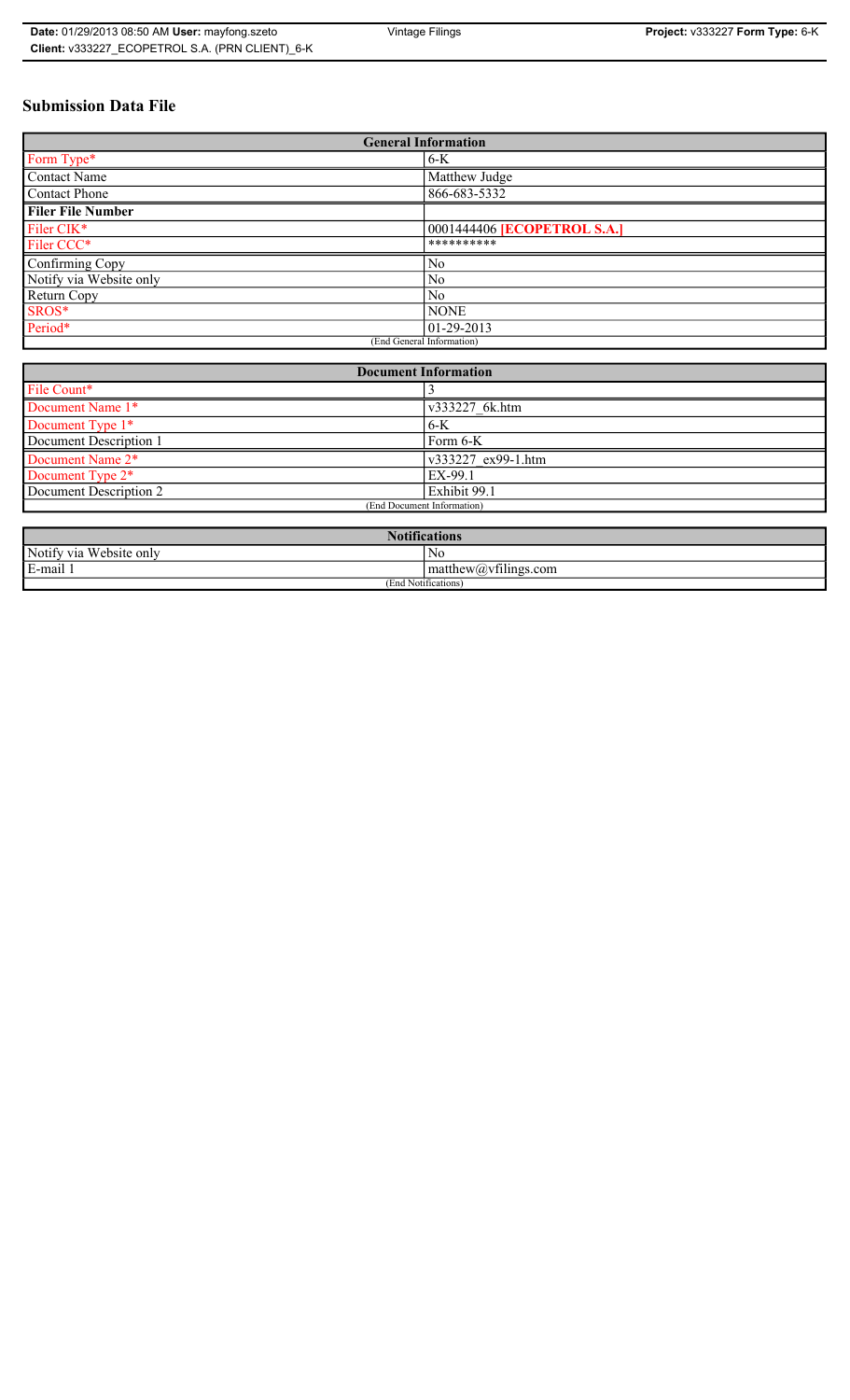## **SECURITIES AND EXCHANGE COMMISSION Washington, D.C. 20549**

### **FORM 6-K REPORT OF FOREIGN PRIVATE ISSUER PURSUANT TO RULE 13a-16 OR 15d-16 OF THE SECURITIES EXCHANGE ACT OF 1934**

January 2013

Commission File Number: 333-153452

**ECOPETROL S.A.**

*(Exact name of registrant as specified in its Charter)*

Carrera 7 No. 37 – 69 BOGOTA – COLOMBIA

*(Address of registrant's principal executive offices)*

Indicate by check mark whether the registrant files or will file annual reports under cover Form 20-F or Form 40-F.

Form 20-F  $\boxtimes$  Form 40-F  $\Box$ 

Indicate by check mark if the registrant is submitting the Form 6-K in paper as permitted by Regulation S-T Rule 101(b)(1):

 $Yes$   $\Box$   $No$   $X$ 

Indicate by check mark if the registrant is submitting the Form 6-K in paper as permitted by Regulation S-T Rule 101(b)(7):

 $Yes$   $\Box$   $No$   $X$ 

Indicate by check mark whether by furnishing the information contained in this Form, the registrant is also thereby furnishing the information to the Commission pursuant to Rule 12g3-2(b) under the Securities Exchange Act of 1934.

 $Yes$   $\square$ 

If "Yes" is marked, indicate below the file number assigned to the registrant in connection with Rule 12g3-2(b): 82- N/A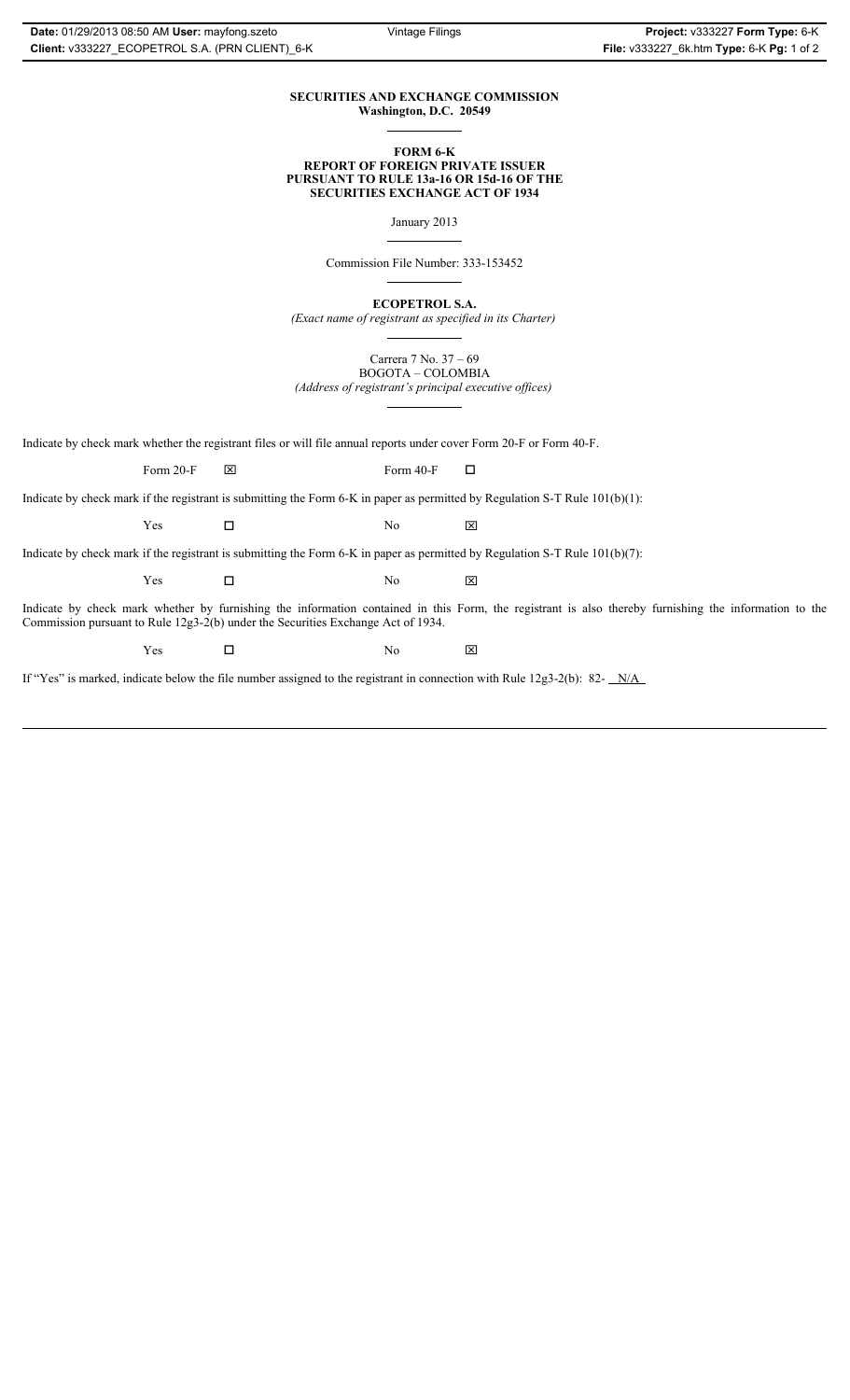## SIGNATURE

Pursuant to the requirements of the Securities Exchange Act of 1934, the Registrant has duly caused this report to be signed on its behalf by the undersigned, thereto duly authorized.

Date: January 29, 2013

Ecopetrol S.A.

By: /s/ Adriana M. Echeverri

Name: Adriana M. Echeverri Title: Chief Financial Officer